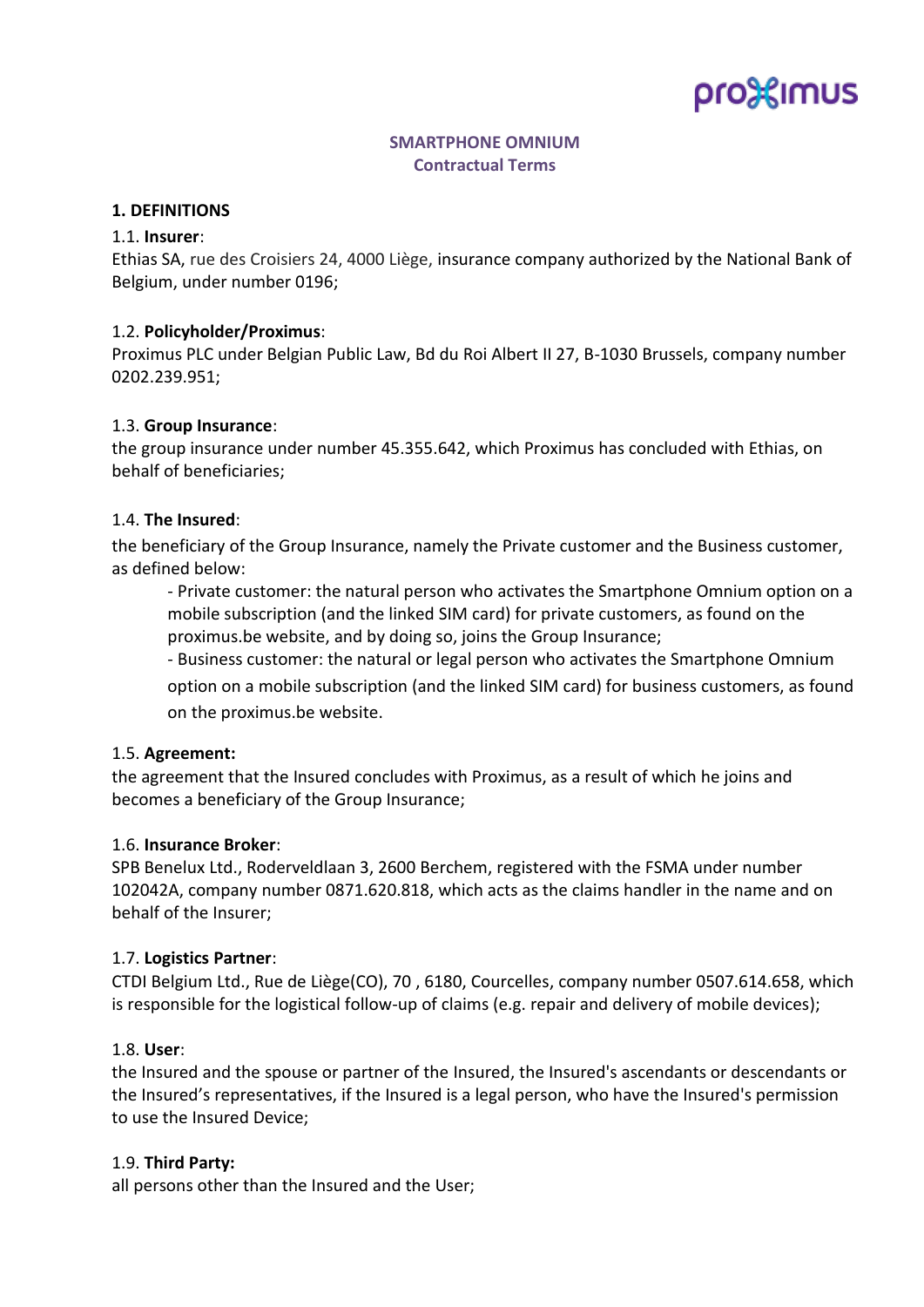## 1.10. **Insured Device:**

the User's new mobile telephone (smartphone), which meets the following conditions:

- at the latest thirty (30) days before the conclusion of the Agreement, it must have been purchased in Belgium and be the property of the User.

- at the time of the Claim, it must contain the Proximus SIM card linked to the mobile subscription on which the Smartphone Omnium option was activated by the Insured; - thirty (30) days prior to the Claim, it must have been used at least fifteen (15) days with the mobile subscription on which the Smartphone Omnium option was activated by the Insured. This condition does not apply to mobile telephones that were purchased less than thirty (30) days prior to the Claim;

If it does not concerns a new mobile phone (smartphone) of the User, but it was purchased in Belgium more than thirty (30) days before the conclusion of the Agreement and it is owned by the User, it must;

- still be covered by the original factory warranty at the time of activation of the Smartphone Omnium option;

- at the time of the Claim, it must contain the Proximus SIM card linked to the mobile subscription on which the Smartphone Omnium option was activated by the Insured; - Since thirty (30) days prior to the Claim, also at least fifteen (15) days have been used with the mobile subscription for which the Smartphone Omnium option has been activated by the Insured.

There is a 30-day waiting period with actual use prior to the declaration of the claim, during which the device is not covered

Proximus has the right to check that the SIM card, linked to the mobile subscription on which the Insured activated the Smartphone Omnium option, is being used in the Insured Device;

## 1.11. **Accidental, Material Damage**:

total or partial damage which:

- affects the proper functioning of the Insured Device;
- and is the result of a sudden, external and unforeseeable event, which is independent of the Insured Device;
- and is the exclusive cause of the damage to the Insured Device;

## 1.12. **Negligence**:

leaving the Insured Device in a place where it is not sufficiently protected against any foreseeable risk of fall damage, moisture damage, other damage or theft.

Using the Insured Device in a manner in which it is not or not sufficiently protected against any foreseeable risk of fall damage, moisture damage, other damage or theft.

This shall be understood to mean, among other things:

- the Insured Device being left in weather conditions such as rain, wind, hail, snow, storm or heat;
- the Insured Device being left unattended by the User;
- the Insured Device being left in a place in which it is visible from the outside (in premises, a home, a vehicle, a boat or an aircraft) or in a publicly accessible space;
- the Insured Device being used or placed in a bath (or on the edge of a bath) or in a shower (or on the edge of a shower);
- the Insured Device being put on the edge of a balcony/window or on the parapet/balustrade of a balcony/window;
- the Insured Device being put into a washing machine, dryer or dishwasher;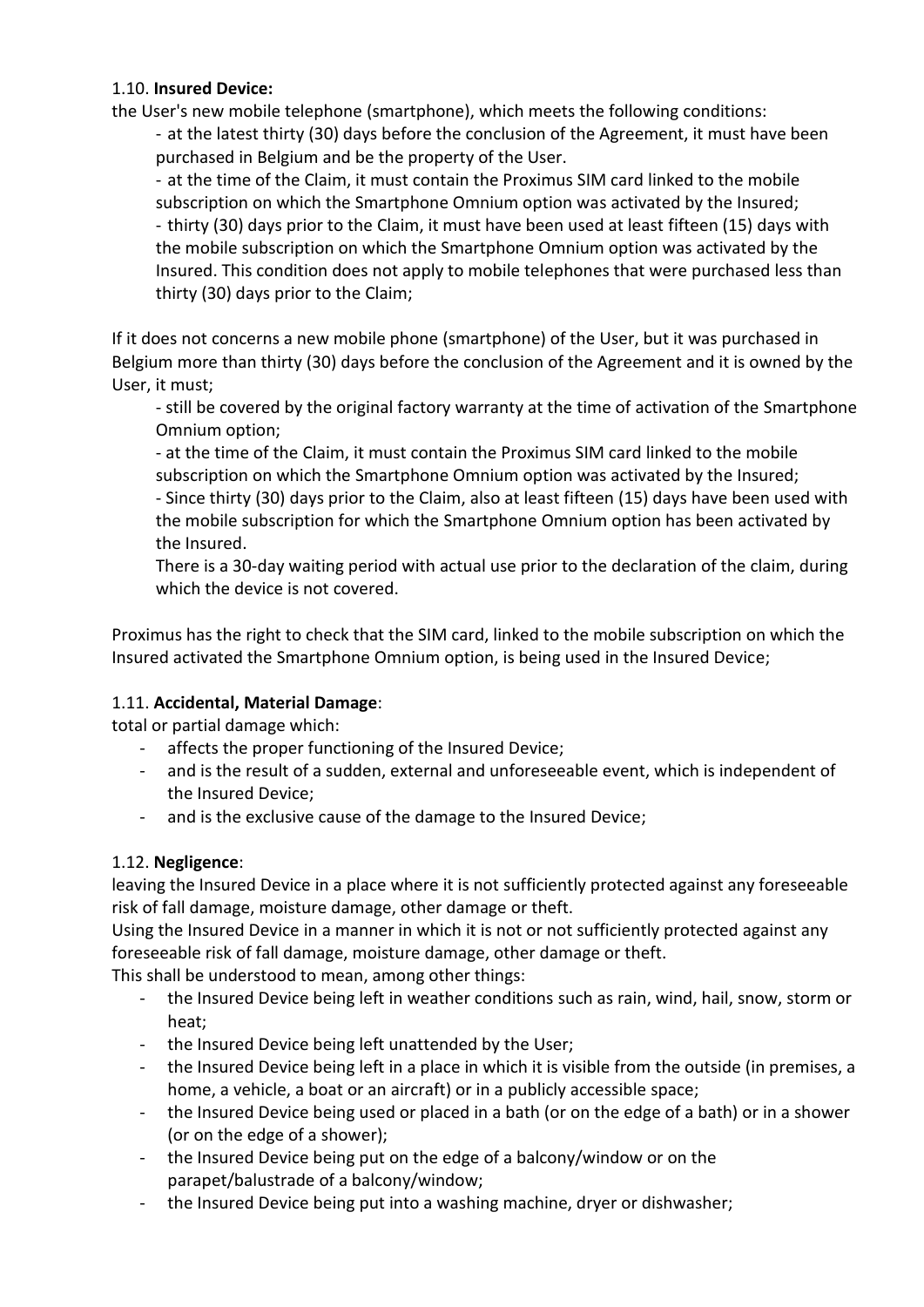- the Insured Device being used while washing dishes;
- the Insured Device being charged in the immediate vicinity of running or still water.
- failure to comply with the user manual of the Insured Device, which, among other things, contains the operating instructions and the instructions for connection, installation and maintenance;

# 1.13. **Failure**:

total or partial damage which:

- affects the proper functioning of the Insured Device;
- is caused by an internal phenomenon of electrical, electronic, electromechanical or mechanical origin, which is dependent on the Insured Device;
- is not caused by wear and tear and which is not covered under the conditions of the manufacturer's warranty applicable to the Insured Device;

# 1.14. **Robbery with aggression**:

any threat or physical violence used by a Third Party with the aim of expropriating the Insured Device from the User;

## 1.15. **Burglary**:

the forcing open or partial or complete destruction by a Third Party of a lock or barrier of closed, covered premises, of a home or vehicle, with the aim of expropriating the Insured Device from the User;

# 1.16. **Pickpocketing**:

a deceptive act performed by a Third Party, consisting of filching and removing the Insured Device from the pocket of an item of clothing worn by the User or from a bag carried by the latter at the time of the theft, without any physical violence, threat or intimidation;

## 1.17. **Fraudulent use of the SIM card**:

calls, text messages and/or data traffic by a Third Party, during the period from when the Insured Device was expropriated until the blocking of the SIM card by Proximus;

## 1.18. **Claim:**

any unforeseen and sudden event, damage or theft reported by the User;

## 1.19. **Refurbished Device**:

a mobile telephone in an "as good as new" condition, with the same level of technical features (with the exception of characteristics such as colour, weight, size and design) and equipment (software) as a new device from the manufacturer (with the exception of packaging and aesthetic flaws). A Refurbished Device is covered by a three (3)-month warranty;

## 1.20. **Replacement Device**:

the device (new or refurbished) that the User receives in connection with a Claim covered by the Insurance;

## 1.21 **Repaired device**

The damaged Insured device that will be repaired. Once repaired, the device will be returned to the user;

# 1.22. **Europe**:

The countries of the European Union plus Switzerland, Norway and the United Kingdom;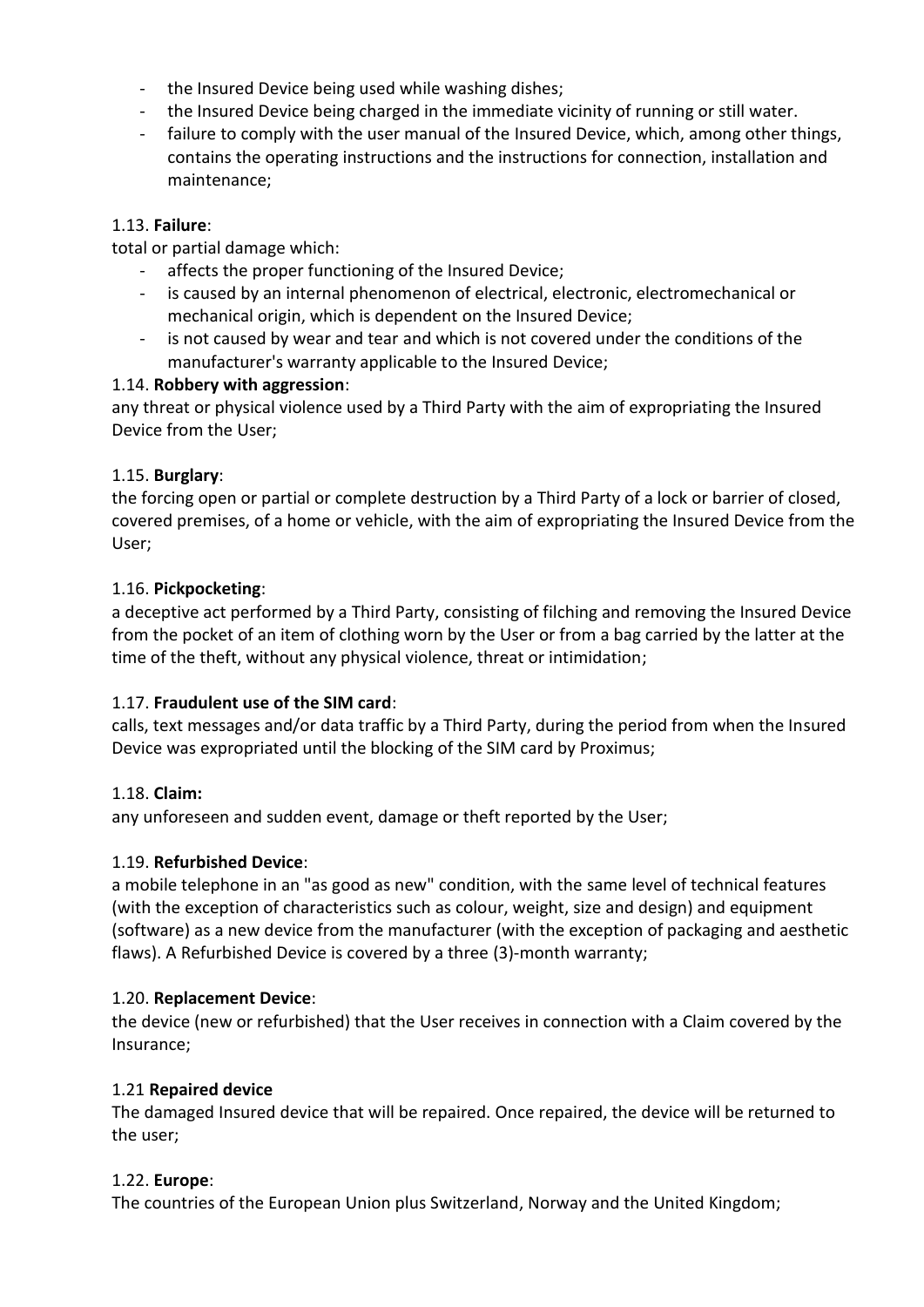# 1.23. **Vehicle:**

any vehicle (motorized or not) intended for travel on land, in water or in the air, such as a car, motorcycle, train, tram, boat, airplane…

# **2. AGREEMENT**

2.1. Smartphone Omnium is available as a subordinate, non-substantial option for customers who have concluded a contract with Proximus for a mobile telephony service (hereafter referred to as "General Terms and Conditions for Mobile Telephony Services"). The General Terms and Conditions for Mobile Telephony Services are available on [www.proximus.be.](http://www.proximus.be/) The General Terms and Conditions for Mobile Telephony Services also apply to Smartphone Omnium, more specifically with regard to such matters as the billing, payment, and amendment of the conditions of the service.

2.2. The Agreement consists of the General Terms and Conditions of the Mobile Telephony Service and the Contractual Terms. The Contractual Terms of Smartphone Omnium supplement the General Terms and Conditions of the Mobile Telephony Service. In the event of a contradiction between the above-mentioned documents, the Contractual Terms of Smartphone Omnium shall take precedence.

2.3. The Insured shall inform Proximus immediately of any change to the data on the basis of which the Agreement was established.

2.4. Smartphone Omnium affords the Insured a right to repair or replacement of the Insured Device.

# **3. COVER**

## 3.1. **Covered Claims**

Smartphone Omnium covers claims involving the User's Insured Device resulting from:

- Accidental, Material Damage;
- Failure, both during and following the two-year legal warranty period. When the User calls on the services of the Insurance, he transfers the ownership of his device to the Insurer;
- Burglary;
- Robbery with aggression;
- Pickpocketing;
- Fraudulent use of the SIM card in case of Burglary, Robbery with aggression or Pickpocketing.

## 3.2. **Non-covered Claims**

Claims involving the Insured Device fall outside the field of application of Smartphone Omnium, if:

- the Insured Device does not meet the conditions defined in Art. 1.10;
- the loss or damage is caused by a deliberate error or intent on the part of the User or any other person who is not a Third Party;
- the loss or damage is caused by Negligence on the part of the User;
- the loss or damage is caused by Burglary, Robbery or Pickpocketing carried out by the User or with the User's complicity;
- the loss or damage does not affect the proper functioning of the Insured Device, such as scratches, cracks, peeling and dents;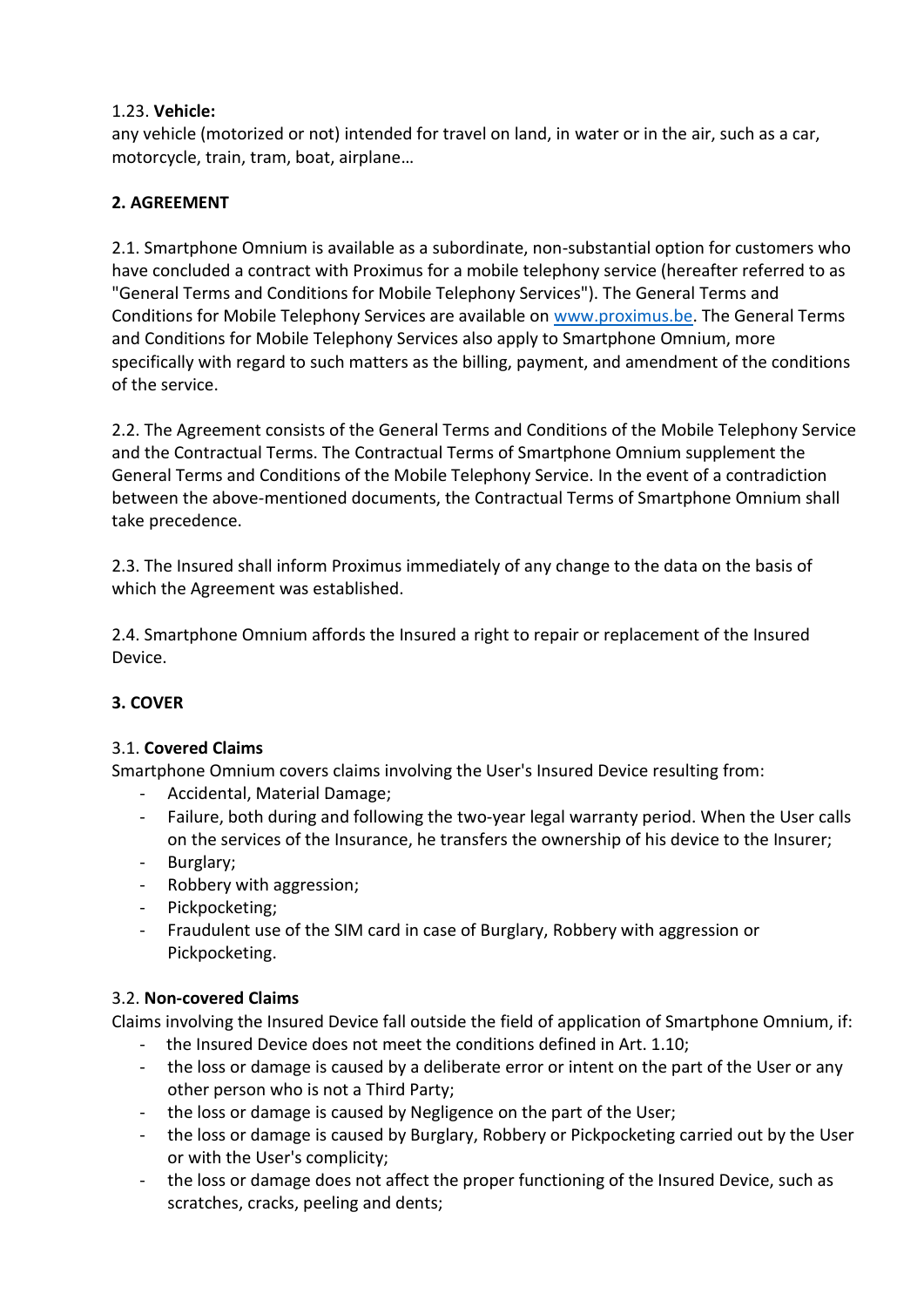- the User is unable to provide the Insured Device to the Logistics Partner, except in the case of Burglary, Robbery with aggression or Pickpocketing;
- the User is unable to deliver the Insured Device to the Logistics partner as a result of loss caused by a reasonably foreseeable event;
- the IMEI identification number of the Insured Device cannot be verified:
- the loss or damage concerns the accessories, consumables and means of connection of the Insured Device, such as headphones, earpieces, handsfree kits, bags, pouches, keyboards, chargers, power supply units, additional cards, and cables;
- the loss or damage is caused when the Insured Device is entrusted to a repairer not appointed by the Insurance Broker (quote, repair costs, etc.);
- the loss or damage is caused through wear and tear/fault or not covered by the manufacturer's warranty of the Device or the battery;
- the loss or damage is caused by oxidation not arising from Accidental, Material Damage;
- the loss or damage relates to an established fault on a series of devices which, as a result, are recalled by the manufacturer;
- the loss or damage is caused by software viruses, hacking, electronic fraud or contamination;
- the loss or damage relates to the destruction or loss of a database, files or software used or stored on the Insured Device, along with the direct and indirect consequences thereof and the recovery and reinstallation of the databases, files or software;
- the loss or damage is caused when the Insured Device is in a moving or stationary Vehicle:
	- without the Vehicle being broken into and a theft occurring;
	- and/or the Insured Device was inside the Vehicle and visible from the outside;
- the loss or damage is caused by a Third-party's Vehicle;
- the loss or damage is caused by a civil or foreign war, an uprising or confiscation by the authorities or by an act of terrorism;
- the loss or damage is caused by natural disasters, flooding or other natural phenomena;
- the loss or damage is caused by ionizing radiation, radioactive contamination or radioactive properties;
- the loss or damage is caused by fire, a lightning strike, explosion or aircraft impact;
- the Claim relates to indirect damage and financial loss sustained by the User, during or as a result of the damage or loss.

#### 3.3. **Insurance coverage area**

The insurance cover is applicable worldwide.

## **4. CLAIM SETTLEMENT**

## 4.1. **Replacement or Repair of the Insured Device**

4.1.1. Smartphone Omnium as an option with a mobile subscription:

If the User reports the Claim, as specified in the claims procedure (Article 7) and the Claim is covered, the Claim will be accepted within 24 hours of it being reported.

#### **REPAIR**

In the event that the Claim is accepted **before 2 pm** and a repair can take place, the defective device can, in consultation with the User, be collected the same day at an address in Belgium chosen by the User.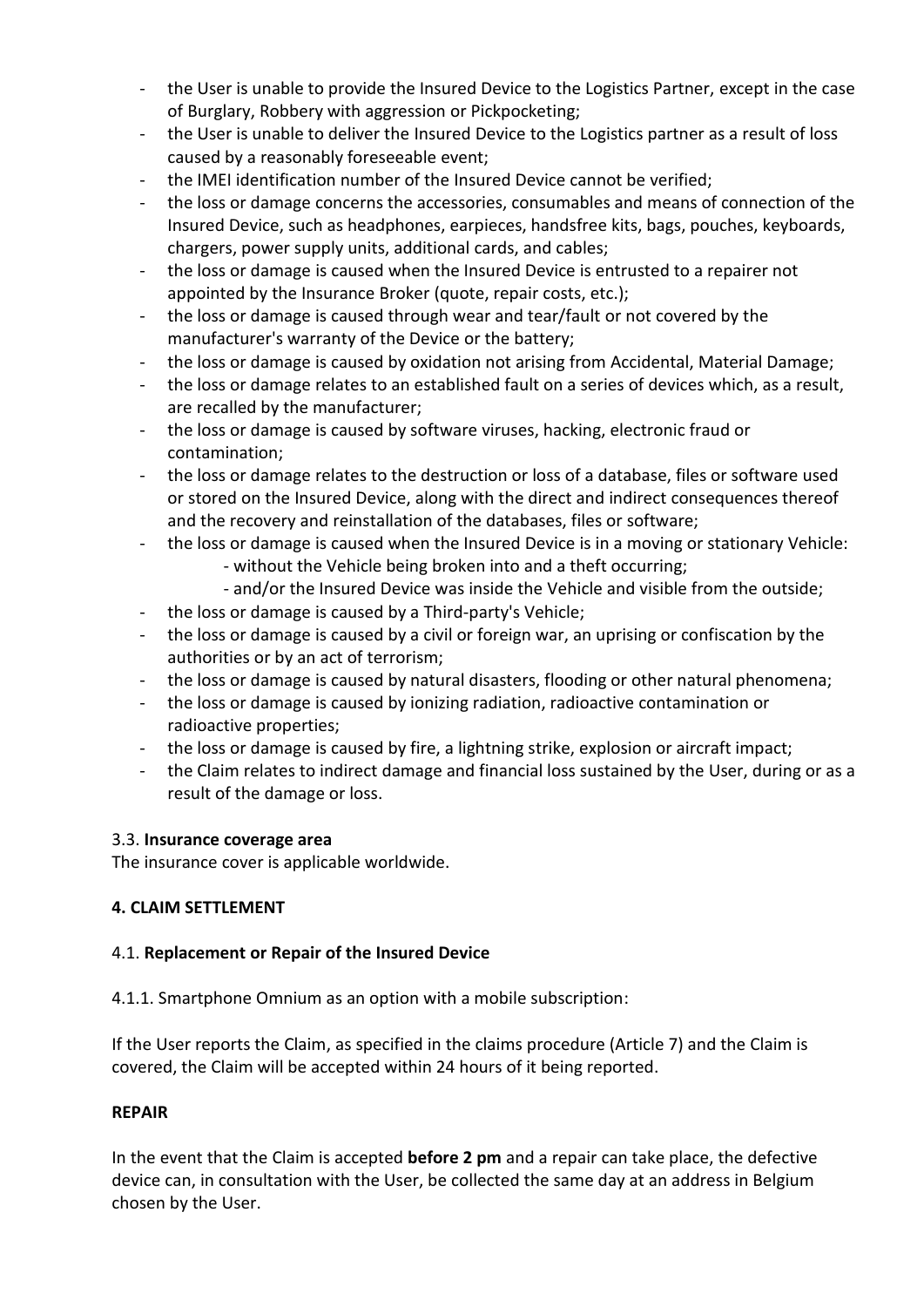If the Claim is accepted **after 2 pm** and a repair can take place, the defective device can, in consultation with the User, be picked up the next day at an address in Belgium chosen by the User.

Usually the repair takes place the day after collection. If, for whatever reason, this is not possible, the User will be informed.

The Repaired Device will be given on the day of the repair itself to the logistics partner who will return the device to the User the next day at an address chosen by the User located in Belgium.

#### **Repair**

| <b>Claim accepted</b> | <b>Collection for</b><br>repair* | Repair*   | Return after repair * |
|-----------------------|----------------------------------|-----------|-----------------------|
| Before 2 p.m          | Today (D)                        | $Day + 1$ | $Day + 2$             |
| After 2 p.m           | Dav $+1$                         | $Day + 2$ | $Day + 3$             |

\* Repair only takes place on working days (Monday to Friday), except on public holidays

#### **REPLACEMENT**

In the event that a Claim is accepted where, from the nature of the cause of damage, it appears that a repair is not possible, the User's device will be replaced.

If the Claim is accepted **before 4 pm**, the Replacement Device will, in consultation with the User, be delivered the next day to an address in Belgium chosen by the User.

If the Claim is accepted **after 4 pm**, the Replacement Device will, in consultation with the User, be delivered the day after tomorrow at an address chosen by the User located in Belgium.

#### **Replacement**

| Claim accepted | <b>Replacement in Belgium</b> |
|----------------|-------------------------------|
| Before 4 pm    | $Day + 1$                     |
| After 4 pm     | $Day + 2$                     |

\* Only takes place on working days (Monday to Friday), excluding holidays.

#### DAMAGE OUTSIDE BELGIUM

For damage outside Belgium (but within the European borders), a Replacement Device will be delivered as soon as reasonably possible to an address in Europe chosen by the User.

#### 4.1.2. Additional provisions

In case of repair:

- the collection and return of an Insured Device in case of repair, can take place from Monday to Friday, from 10 a.m. to 6 p.m., except on public holidays.
- The User must have followed the necessary instructions (geolocation disabled, SIM card removed, data backup taken, removal of all accessories),
- The chosen address in Belgium or Europe must be accessible by car,
- The User must be present at the chosen address with the device at hand.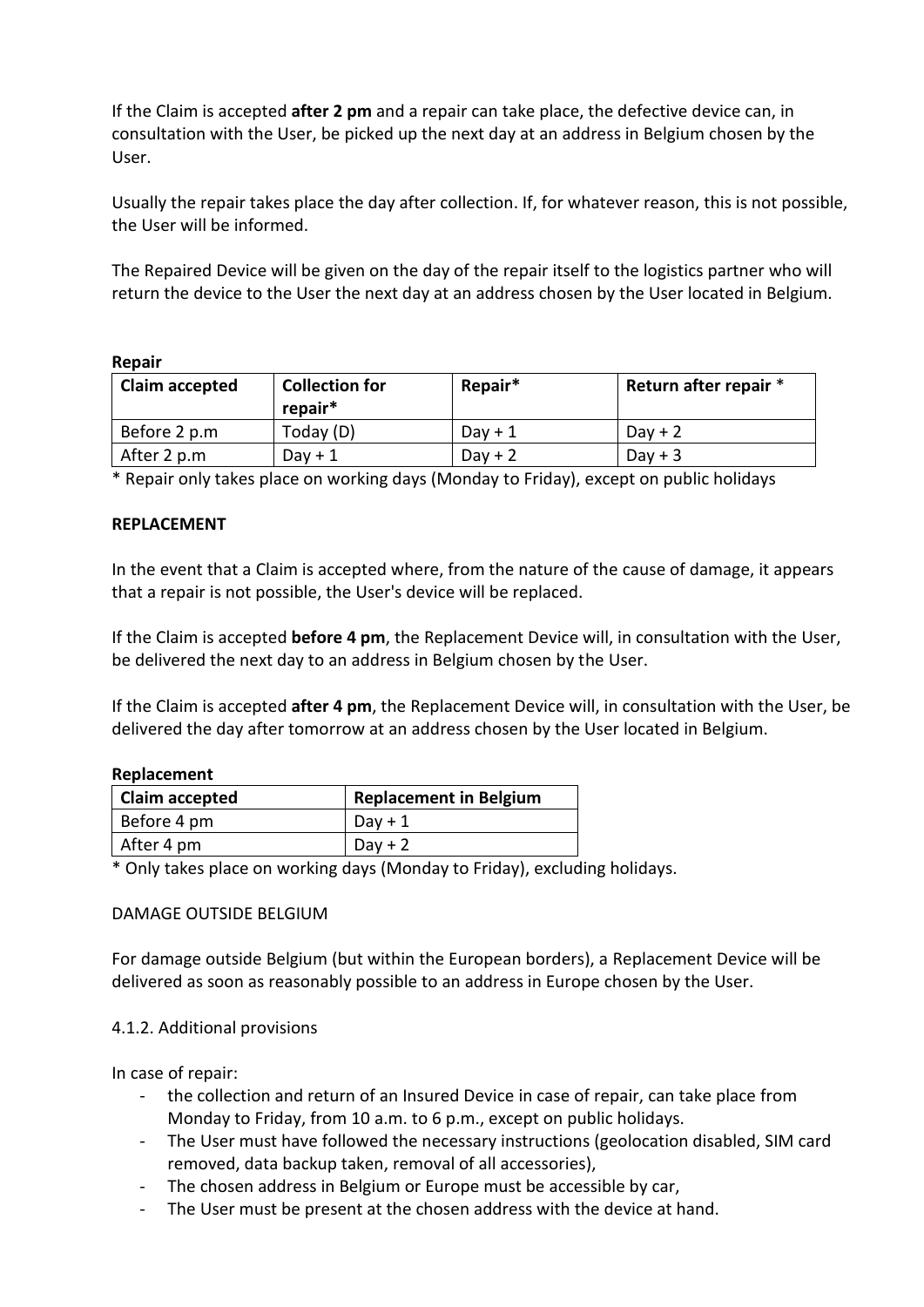In case of replacement:

- The delivery of a Replacement Device can take place from Monday to Friday, from 10 a.m. to 6 p.m., except on public holidays,
- The chosen address in Belgium or Europe must be accessible by car,
- The User must be present at the chosen address.

In the event of a covered Claim outside Belgium, practical arrangements will be made with the User regarding the time and place of the replacement of the Insured Device.

In the event of replacement, the User undertakes to transfer the Insured Device to the Insurer, after which it becomes his property by operation of law.

In the context of a covered Loss, The Insured is regarded as the beneficiary of the delivered Replacement Device.

In the exceptional case that the Replacement Device is not in stock or in case of force majeure (such as war, insurrection, riots, civil unrest, acts of civil or military authorities, embargoes, explosions, strikes or social conflicts (including conflicts in which members of staff are involved), power outages (including those resulting from the implementation of an offload plan imposed by the government), floods, prolonged periods of frost, fire, thunderstorms or acts of third parties), the replacement time may be extended by five (5) days. The Insured will be informed about this.

In case the Replacement Device is not available because:

- the device in question is no longer commercially available;
- it is not possible to guarantee a reasonable delivery time for the Replacement Device;

the Insurance Broker will inform the Insured about this and make a proposal for compensation in the form of a voucher in the amount of the determined market value of the Insured Device on the date of the Claim. Upon acceptance of the proposal by the Insured, a voucher will be issued with a unique identification code, which is valid for six (6) months from the date of issue. The voucher can only be used in one time and exclusively in a Proximus point of sale or in the online webshop for the purchase of a smartphone or accessories. There is no refund or compensation for the unused value.

#### 4.2. **Compensation for fraudulent use of the SIM card**

In case of Fraudulent Use of the SIM card, compensation for damage of up to €1,500 will be paid via the Proximus bill.

## 4.3. **Deductible**

Where a Claim is covered, the Insured must pay a deductible dependent on the value of the Insured Device mentioned on the original purchase invoice or receipt, without taking account of price discounts:

| Value of the Insured Device as mentioned on the  | Deductible per covered Claim (incl. VAT) |
|--------------------------------------------------|------------------------------------------|
| original purchase invoice or receipt (incl. VAT) |                                          |
|                                                  |                                          |
| From €0 to €300                                  | <b>10 EUR</b>                            |
|                                                  |                                          |
| from €301 to €600                                | <b>30 EUR</b>                            |
|                                                  |                                          |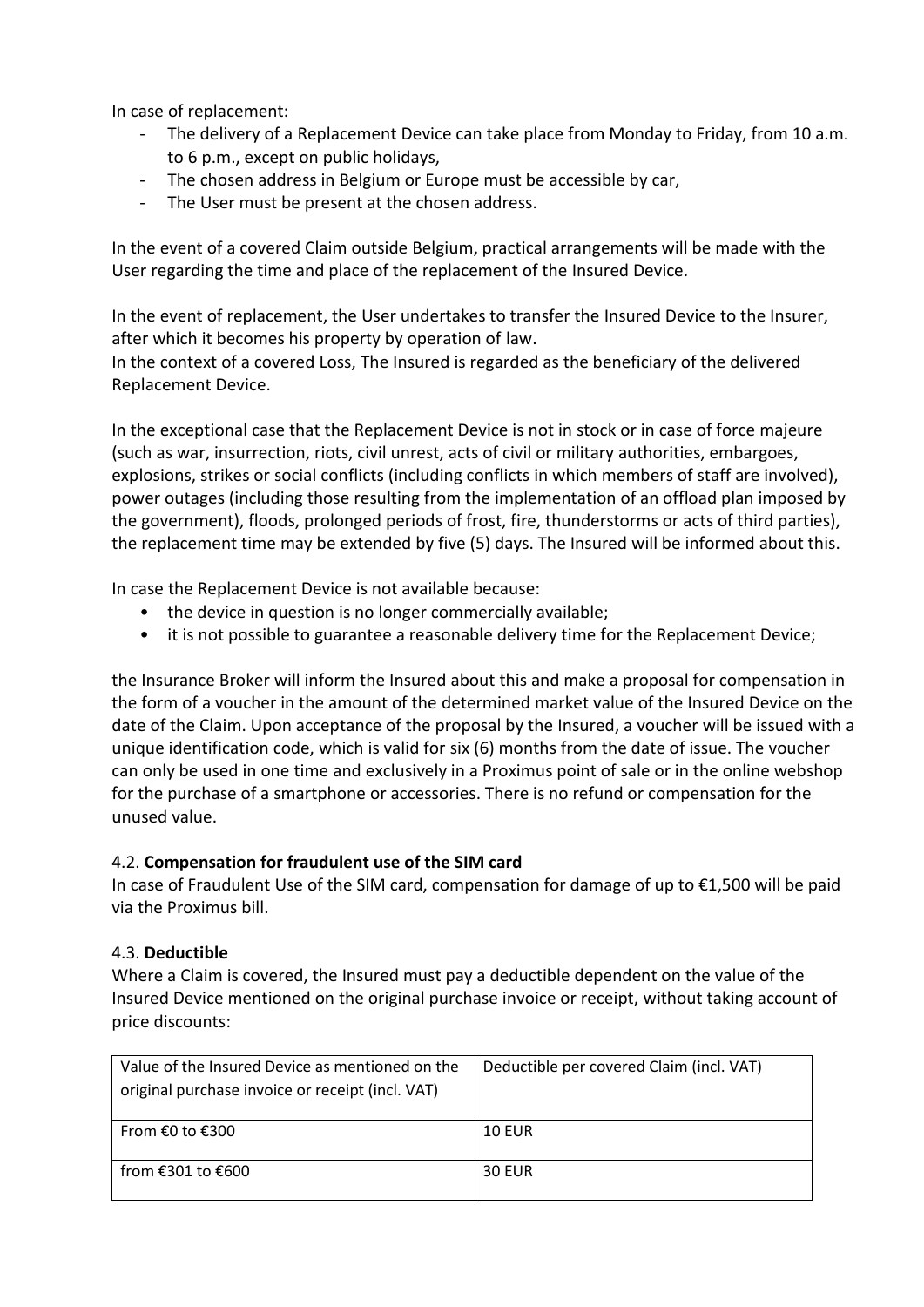| From €601 to €900   | <b>60 EUR</b>  |
|---------------------|----------------|
| From €901 to €1200  | <b>90 EUR</b>  |
| From €1201 to €1400 | <b>120 EUR</b> |
| From €1401 to €1600 | <b>140 EUR</b> |
| From €1601 to €1800 | <b>160 EUR</b> |
| From €1801 to €2000 | <b>180 EUR</b> |
| From €2001          | <b>200 EUR</b> |

If the Insured is unable to present the original purchase invoice or receipt for the Insured Device, the value of the Insured Device will correspond to the determined market value of the Insured Device.

The amount of the deductible will be added to the Insured's next Proximus bill, after the Claim has been accepted.

## 4.4. **Claims limit**

The cover of the Insured Device is limited to two (2) covered Claims per year of coverage, i.e. the period between the entry into effect of the Agreement and its first annual expiration date, and thereafter the period between two successive expiration dates of the Agreement.

The intervention per Claim will in no way exceed the value of the Insured Device at the time of declaration.

The cover with regard to Fraudulent Use of the SIM card is limited to €1,500 per covered Insurance Claim, all taxes included.

#### **5. INSURANCE PREMIUM**

The insurance premium that the Insured has to pay to Proximus amounts to  $E12/m$ onth, taxes included. Said insurance premium is added to the Insured's Proximus bill every month.

The first monthly insurance premium will be calculated pro rata temporis, according to the number of actual insured days of the first month in question.

## **6. ENTRY INTO EFFECT, TERM AND TERMINATION OF THE AGREEMENT**

#### 6.1. **Entry into effect**

The Agreement enters into effect when the "Smartphone Omnium" option is activated on the Insured's mobile subscription and the linked SIM card, of the Insured, subject to the first monthly insurance premium having actually been paid.

#### 6.2. **Term**

The Agreement is valid for an indefinite term from the date that it enters into effect.

#### 6.3. **Termination and change**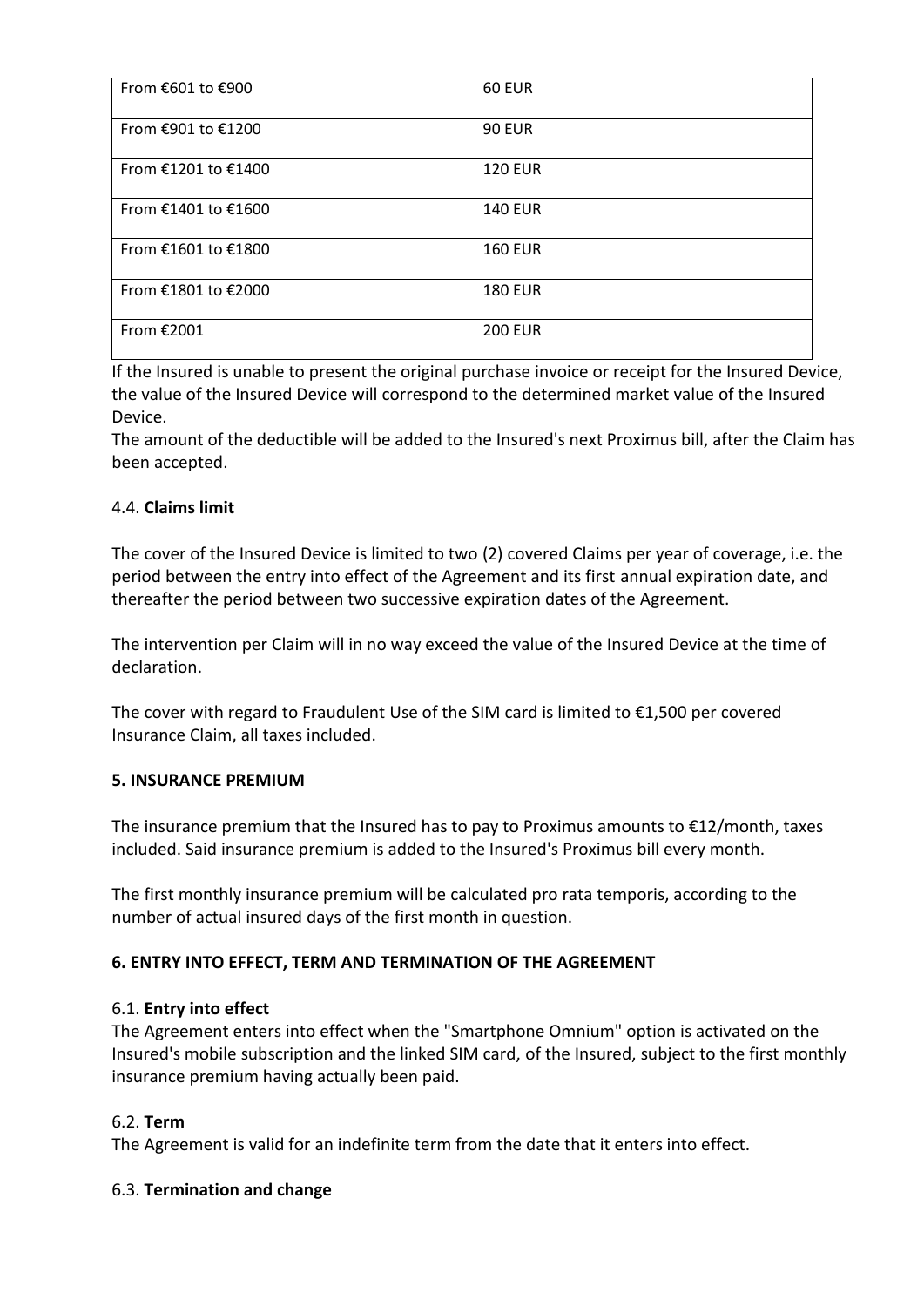The Insured can terminate the Agreement in writing at any time except during the first six (6) months. The termination enters into effect immediately. In case the Agreement is terminated during the first six (6) months, Proximus reserves the right to demand the payment of an early termination fee equal to the totality of the monthly insurance premiums due until the end of the first six (6) months of the Agreement.

Proximus may terminate the Agreement:

- subject to giving two (2) months' notice, at any time;
- without prior notice, if the Insured Device is used to commit a crime or fraud, whether directly or through proxies;
- subject to giving one (1) month's notice, if Proximus considers that the circumstances and the number of Claims are an indication that the User systematically fails to ensure that the Insured Device is protected against damage or theft;

The Agreement shall automatically end:

- if the monthly insurance premium is not paid by the Insured, cf. Article 5 of the Agreement, and the Insured fails to pay it by the deadline specified in the reminder;
- in case the Insured terminates Proximus' mobile subscription on which the Smartphone Omnium option was activated. In case Smartphone Omnium is terminated or changed, the agreement relating to the mobile subscription shall continue to apply unchanged;
- if the Insured's data, on the basis of which the Agreement was concluded, change, and the Insured does not inform Proximus of this immediately, cf. Article 2.3 of the Agreement.

6.4. Proximus may change the characteristics of Smartphone Omnium (e.g. its composition and price) and the Contractual Terms at any time, as specified in the General Terms and Conditions of the Mobile Telephony Service. In that case, the Customer's right to terminate the Agreement shall apply only to Smartphone Omnium, not to the mobile subscription.

# **7. CLAIMS PROCEDURE**

7.1. The User must report the Insurance Claim to the Insurance Broker within 48 hours after becoming aware of it:

- 24/24 online:<http://www.proximus.be/smartphoneomnium>
- Email: [smartphoneomnium@spb.be](mailto:smartphoneomnium@spb.be)
- By telephone: 0800 90 790 toll-free number for within Belgium;
	- International: +32 3 221 51 48;
- By letter: SPB Benelux Ltd. Proximus Insurance, Roderveldlaan 3, 2600 Berchem.

Except in case of force majeure, any Claim made after a period of three (3) months from the date of the loss or damage will be inadmissible.

The User can report a Claim by phone, except on public holidays, from Monday till Friday, from 8 a.m. to 6 p.m. and on Saturday from 9 a.m. to 6 p.m.

The Insurer will base itself on the User's first statement to determine whether or not to grant compensation.

7.2. In case of Burglary, Robbery with aggression or Pickpocketing: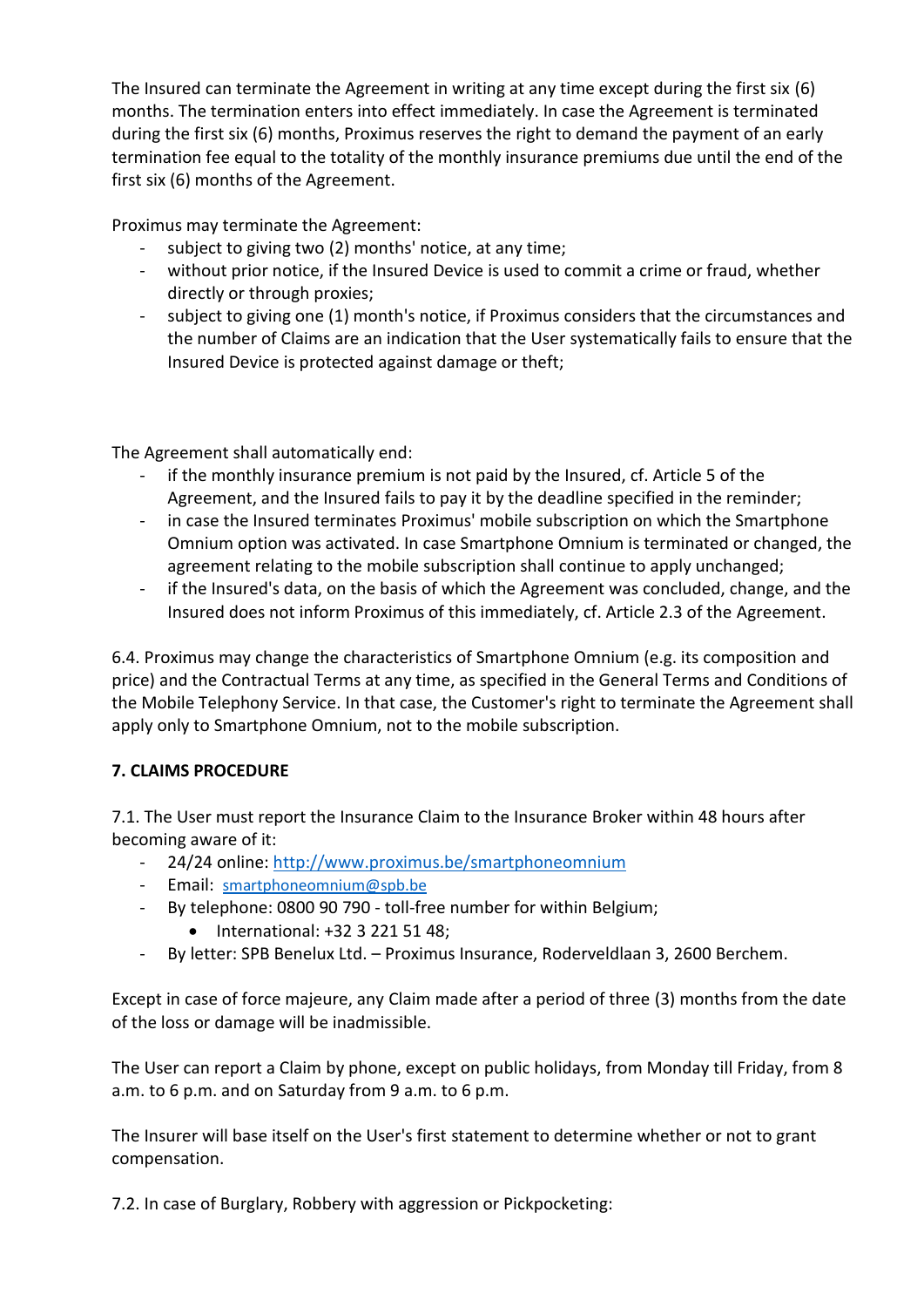- the User must have a police report drawn up by the police of the location where the theft occurred or was discovered, setting out all details of the circumstances and the data of the stolen Insured Device;
- immediately after the Burglary, Robbery or Pickpocketing has been reported to the Insurance Broker, the Insurer reserves the right to block the Insured Device permanently and irrevocably.

In case of Accidental, Material Damage or Failure:

- the User shall not be entitled to repair his device himself, nor may he appoint a repair service of his choice.

in case of Fraudulent Use of the SIM card:

- the User must have his SIM card blocked no later than 24 hours after discovering the Burglary, Robbery with aggression or Pickpocketing.

# 7.3. **Supporting documents**

The User must present the following supporting documents:

In all cases:

- the claims form;
- details of the brand, colour, model, memory and IMEI number of the Insured Device;
- the original purchase invoice or receipt for the Insured Device;
- where a Claim has been rejected in the past, compensation may be granted in connection with a new Claim only if the Insured Device has been restored to its original condition. The User will have to present proof of this;

In case of Burglary, Robbery with aggression or Pickpocketing:

- a copy of the police report setting out in detail the circumstances and the details about the stolen Insured Device;

In case of Accidental Material Damage or Failure:

a precise description of the circumstances of the Accidental, Material Damage or a description of the Failure of the Insured Device;

In case of Fraudulent Use of the SIM card:

Proximus will establish the amount of the damage caused by the Fraudulent use of the SIM card (calls, text messages and data usage). If additional supporting documents are required, the Insurance Broker will request those from the User.

The Insurer and the Insurance Broker are entitled to ask for additional supporting documents if they deem this necessary to assess the validity of the claim for compensation.

7.4. When reporting a Claim, the User gives Proximus, the Insurer and the Insurance Broker express permission to check the IMEI number of the Insured Device and the active SIM card.

The User authorizes Proximus and the Insurance Broker to install, when the Smartphone Omnium option is activated and/or when the Claim is reported, an application required to help the User in connection with Smartphone Omnium.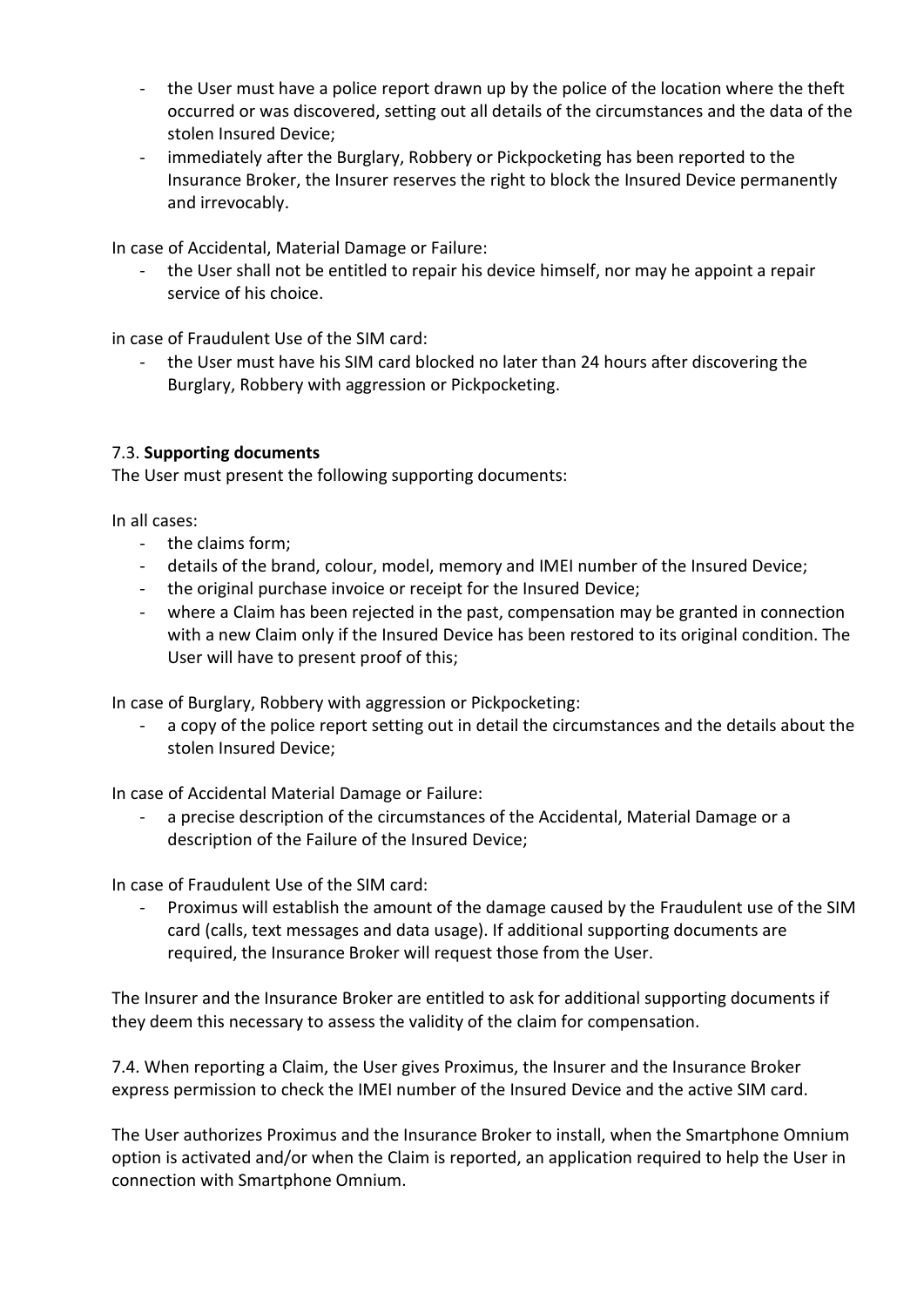The User expressly authorizes Proximus and the Insurance Broker to block usage of the Insured Device on any network following theft.

# **8. DISPUTES**

## 8.1. **Correspondence**

Requests for information should only be made as follows:

- By email: smartphoneomnium@spb.be;
- By telephone: In Belgium: 0800 90 790 (toll-free number) • International number: +32 3 221 51 48;
- By letter: SPB Benelux bv Proximus Insurance, Roderveldlaan 3, 2600 Berchem

# 8.2. **Complaints**

Any complaints about the management of a Claim may be addressed by letter to:

- SPB Benelux bv Proximus Insurance, Roderveldlaan 3, 2600 Berchem
- or by email to [smartphoneomnium@spb.eu;](mailto:smartphoneomnium@spb.eu)
- The Insurance Ombudsman, De Meeûssquare 35, 1000 Brussels
	- or by fax to 02 547 59 75
	- or by email to [info@ombudsman.as](mailto:info@ombudsman.as)

The filing of a complaint does not in any way affect the possibility to institute legal proceedings.

# **9. APPLICABLE LAW – JURISDICTION**

This Agreement is governed by Belgian law.

The Belgian courts have sole jurisdiction for any claims or disputes relating to the implementation or interpretation of this Agreement.

## **10. PROTECTION OF PRIVACY**

The User's personal data may be collected, both when the Agreement is concluded and during its implementation. The personal data relating to the User are incorporated in the files of Proximus.

The personal data may be processed for the following purposes:

- the implementation of this Agreement; in this context, the personal data may be shared with the Insurer, the Insurance Broker and the Logistics Partner. The User agrees that, for the purpose of the implementation of this Agreement, data may be processed on his use of mobile devices in the framework of his Proximus subscription for mobile services;
- customer administration;
- dispute management;
- the conducting of information and promotional campaigns related to the products and services of the Proximus group;
- customer profiling with a view to direct marketing;
- quality control;
- market studies.

The User can use MyProximus or contact the customer service to opt out from receiving commercial messages from Proximus.

After this Agreement has ended, Proximus may continue to process the User's data for conducting information and promotional campaigns unless the User opposes this by contacting the customer service.

Third parties working on Proximus' behalf may be given access to Proximus' files.